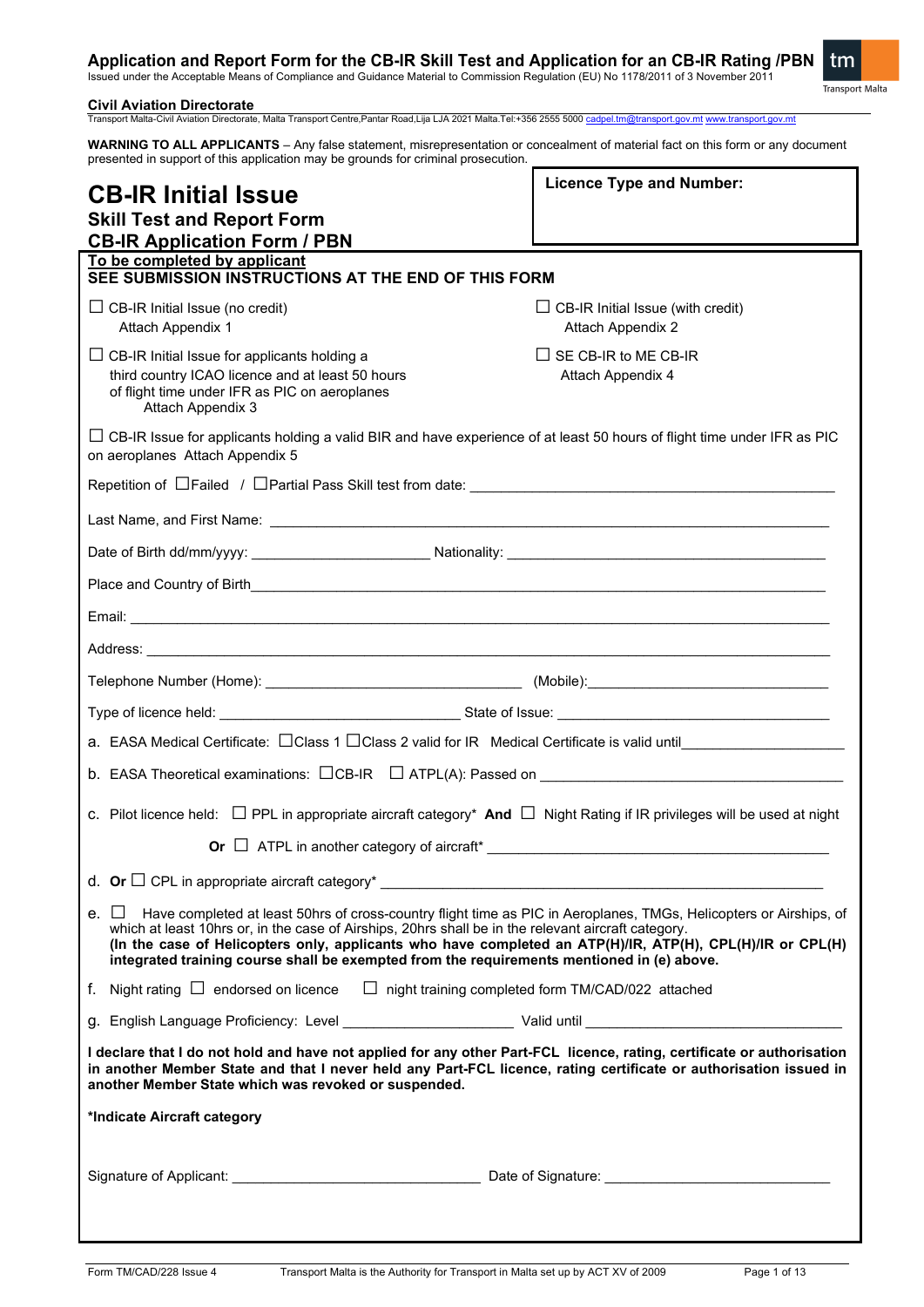# **Application and Report Form for the CB-IR Skill Test and Application for an CB-IR Rating PBN**

Transport Malta-Civil Aviation Directorate, Malta Transport Centre,Pantar Road,Lija LJA 2021 Malta.Tel:+356 2555 5000 ca

# **CB-IR PBN Skill Test and Report Form**

**Applicant's Full Name and Licence No:**

| Use of checklist, airmanship, anti-icing / de-icing procedures, etc. applies in all sections |                                                                                                                                                                                                                                                            |                                                                               | 1 Attempt | 2                         |
|----------------------------------------------------------------------------------------------|------------------------------------------------------------------------------------------------------------------------------------------------------------------------------------------------------------------------------------------------------------|-------------------------------------------------------------------------------|-----------|---------------------------|
| <b>SECTION 1 - PRE-FLIGHT OPERATIONS AND DEPARTURE</b>                                       |                                                                                                                                                                                                                                                            | Examiner's<br><b>Initials when</b><br>completed<br><b>PASS</b><br><b>FAIL</b> |           | <b>Date</b><br>dd/mm/yyyy |
| а                                                                                            | Use of flight manual (or equivalent) especially a/c performance calculation, mass and balance                                                                                                                                                              |                                                                               |           |                           |
| b                                                                                            | Use of Air Traffic Services document, weather document                                                                                                                                                                                                     |                                                                               |           |                           |
| c                                                                                            | Preparation of ATC flight plan, IFR flight plan/log                                                                                                                                                                                                        |                                                                               |           |                           |
| d                                                                                            | Identification of the required navaids for departure, arrival and approach procedures                                                                                                                                                                      |                                                                               |           |                           |
| е                                                                                            | Pre-flight inspection                                                                                                                                                                                                                                      |                                                                               |           |                           |
| f                                                                                            | <b>Weather Minima</b>                                                                                                                                                                                                                                      |                                                                               |           |                           |
| g                                                                                            | Taxiing                                                                                                                                                                                                                                                    |                                                                               |           |                           |
| h.                                                                                           | PBN departure (if applicable):<br>- Check that the correct procedure has been loaded in the navigation system; and<br>- Cross-check between the navigation system display and the departure chart.                                                         |                                                                               |           |                           |
|                                                                                              | Pre-take-off briefing, Take-off                                                                                                                                                                                                                            |                                                                               |           |                           |
| $i^{(0)}$                                                                                    | Transition to instrument flight                                                                                                                                                                                                                            |                                                                               |           |                           |
| k(°)                                                                                         | Instrument departure procedures, including PBN departures, and altimeter setting                                                                                                                                                                           |                                                                               |           |                           |
| I(°)                                                                                         | ATC liaison - compliance, R/T procedures                                                                                                                                                                                                                   |                                                                               |           |                           |
|                                                                                              | <b>SECTION 2 - GENERAL HANDLING (°)</b>                                                                                                                                                                                                                    |                                                                               |           |                           |
| a                                                                                            | Control of the aeroplane by reference solely to instruments, including: level flight at various speeds, trim                                                                                                                                               |                                                                               |           |                           |
| b                                                                                            | Climbing and descending turns with sustained Rate 1 turn                                                                                                                                                                                                   |                                                                               |           |                           |
| C                                                                                            | Recoveries from unusual attitudes, including sustained 45° bank turns and steep descending turns                                                                                                                                                           |                                                                               |           |                           |
| $d*$                                                                                         | Recovery from approach to stall in level flight, climbing/descending turns and in landing configuration -<br>only applicable to aeroplanes                                                                                                                 |                                                                               |           |                           |
| е                                                                                            | Limited panel: stabilised climb or descent, level turns at Rate1 onto given headings, recovery form<br>unusual attitudes - only applicable to aeroplanes                                                                                                   |                                                                               |           |                           |
|                                                                                              | SECTION 3 - EN-ROUTE IFR ROCEDURES (°)                                                                                                                                                                                                                     |                                                                               |           |                           |
| a                                                                                            | Tracking, including interception, e.g. NDB, VOR, or track between waypoints                                                                                                                                                                                |                                                                               |           |                           |
| b                                                                                            | Use of navigation system and radio aids                                                                                                                                                                                                                    |                                                                               |           |                           |
| с                                                                                            | Level flight, control of heading, altitude and airspeed, power setting, trim technique                                                                                                                                                                     |                                                                               |           |                           |
| d                                                                                            | Altimeter settings                                                                                                                                                                                                                                         |                                                                               |           |                           |
| е                                                                                            | Timing and revision of ETAs (en-route hold, if required)                                                                                                                                                                                                   |                                                                               |           |                           |
| f                                                                                            | Monitoring of flight progress, flight log, fuel usage, systems' management                                                                                                                                                                                 |                                                                               |           |                           |
| g                                                                                            | Ice protection procedures, simulated if necessary                                                                                                                                                                                                          |                                                                               |           |                           |
| h                                                                                            | ATC liaison - compliance, R/T procedures                                                                                                                                                                                                                   |                                                                               |           |                           |
|                                                                                              | <b>SECTION 3a - ARRIVAL PROCEDURES</b>                                                                                                                                                                                                                     |                                                                               |           |                           |
| a                                                                                            | Setting and checking of navigational aids, if applicable                                                                                                                                                                                                   |                                                                               |           |                           |
| b                                                                                            | Arrival procedures, altimeter checks                                                                                                                                                                                                                       |                                                                               |           |                           |
| с                                                                                            | Altitude and speed constraints, if applicable                                                                                                                                                                                                              |                                                                               |           |                           |
| d                                                                                            | PBN departure (if applicable):<br>— Check that the correct procedure has been loaded in the navigation system; and<br>- Cross-check between the navigation system display and the arrival chart.                                                           |                                                                               |           |                           |
|                                                                                              | SECTION 4 ( $\degree$ ) - 3D OPERATIONS ( $\Box$ )                                                                                                                                                                                                         |                                                                               |           |                           |
| a                                                                                            | Setting and checking of navigational aids<br>Check Vertical Path angle<br>For RNP APCH:<br>- Check that the correct procedure has been loaded in the navigation system; and<br>- Cross-check between the navigation system display and the approach chart. |                                                                               |           |                           |
| b                                                                                            | Approach and landing briefing, including descent/approach/landing checks, including identification of<br>facilities                                                                                                                                        |                                                                               |           |                           |
| $c(+)$                                                                                       | Holding procedure                                                                                                                                                                                                                                          |                                                                               |           |                           |
| d                                                                                            | Compliance with published approach procedure                                                                                                                                                                                                               |                                                                               |           |                           |
| е                                                                                            | Approach timing                                                                                                                                                                                                                                            |                                                                               |           |                           |
| $\sf f$                                                                                      | Altitude, speed heading control (stabilised approach)                                                                                                                                                                                                      |                                                                               |           |                           |
| $g+$                                                                                         | Go-around action                                                                                                                                                                                                                                           |                                                                               |           |                           |
| $h+$                                                                                         | Missed approach procedure/landing                                                                                                                                                                                                                          |                                                                               |           |                           |
| I.                                                                                           | ATC liaison - compliance, R/T procedures                                                                                                                                                                                                                   |                                                                               |           |                           |
|                                                                                              |                                                                                                                                                                                                                                                            |                                                                               |           |                           |

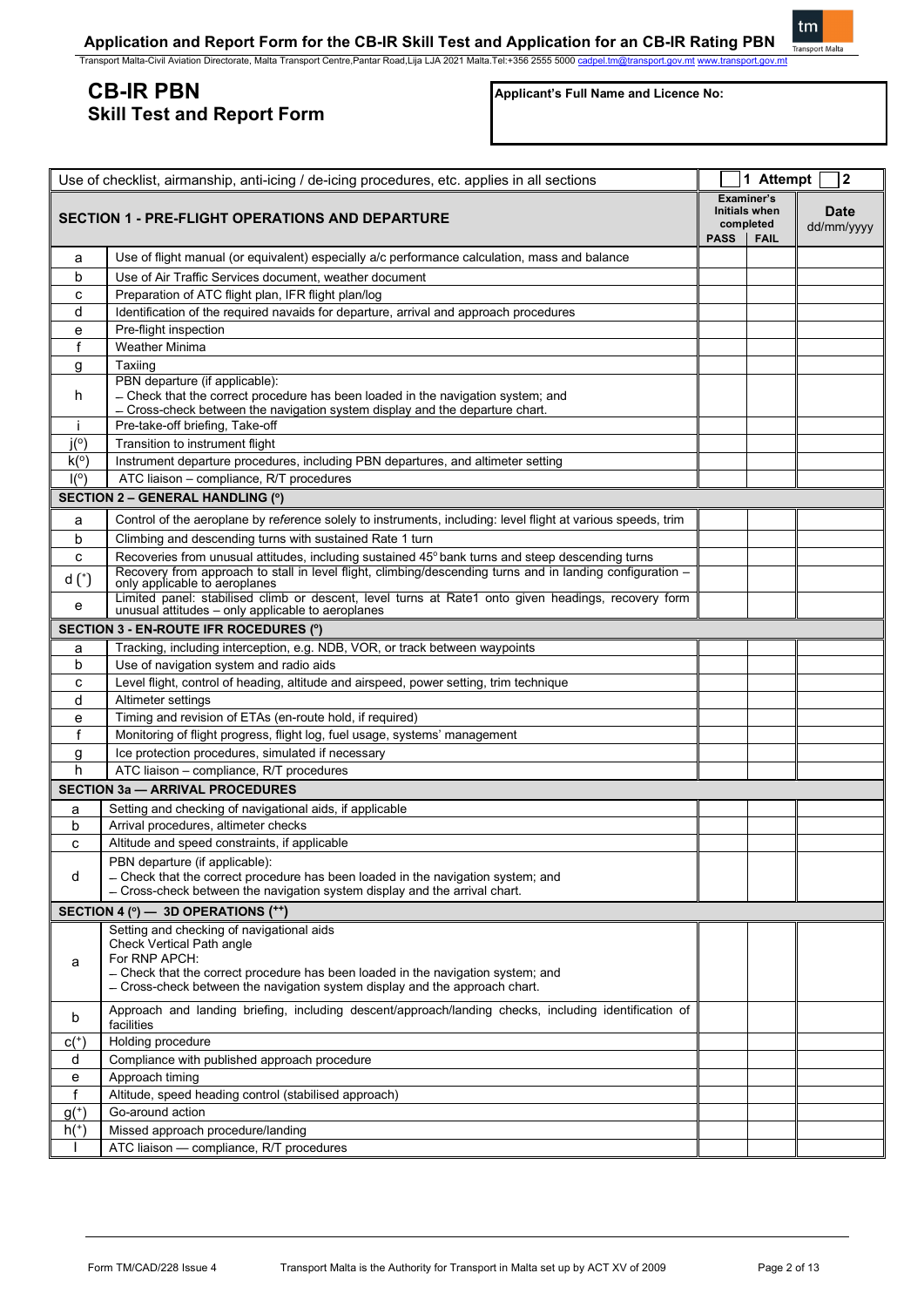

Transport Malta-Civil Aviation Directorate, Malta Transport Centre,Pantar Road,Lija LJA 2021 Malta.Tel:+356 2555 5000 <u>[cadpel.tm@transport.gov.mt](mailto:cadpel.tm@transport.gov.mt) [www.transport.gov.mt](http://www.transport.gov.mt/)</u>

|                                                                                   | SECTION 5 ( $\degree$ ) — 2D OPERATIONS ( $\Box$ )                                                                                                                                                                                                                                                                                                                         |  | <b>Examiner's</b><br><b>Initials when</b><br>completed | <b>Date</b><br>dd/mm/yyyy |
|-----------------------------------------------------------------------------------|----------------------------------------------------------------------------------------------------------------------------------------------------------------------------------------------------------------------------------------------------------------------------------------------------------------------------------------------------------------------------|--|--------------------------------------------------------|---------------------------|
| a                                                                                 | Setting and checking of navigational aids, identification of facilities<br>For RNP APCH:<br>- Check that the correct procedure has been loaded in the navigation system; and<br>- Cross-check between the navigation system display and the approach chart.                                                                                                                |  |                                                        |                           |
| b                                                                                 | Approach and landing briefing, including descent/approach/landing checks, including identification of<br>facilities                                                                                                                                                                                                                                                        |  |                                                        |                           |
| $C^{(+)}$                                                                         | Holding procedure                                                                                                                                                                                                                                                                                                                                                          |  |                                                        |                           |
| d                                                                                 | Compliance with published approach procedure                                                                                                                                                                                                                                                                                                                               |  |                                                        |                           |
| е                                                                                 | Approach timing                                                                                                                                                                                                                                                                                                                                                            |  |                                                        |                           |
| f                                                                                 | Altitude, speed heading control (stabilised approach)                                                                                                                                                                                                                                                                                                                      |  |                                                        |                           |
| $g+$                                                                              | Go-around action                                                                                                                                                                                                                                                                                                                                                           |  |                                                        |                           |
| $h+$                                                                              | Missed approach procedure/landing                                                                                                                                                                                                                                                                                                                                          |  |                                                        |                           |
|                                                                                   | ATC liaison: compliance, R/T procedures                                                                                                                                                                                                                                                                                                                                    |  |                                                        |                           |
| SECTION 6 – FLIGHT WITH ONE ENGINE INOPERATIVE (multi-engine aeroplanes only) (°) |                                                                                                                                                                                                                                                                                                                                                                            |  |                                                        |                           |
| A                                                                                 | Simulated engine failure after take-off or on go-around                                                                                                                                                                                                                                                                                                                    |  |                                                        |                           |
| B                                                                                 | Approach, go-around and procedural missed approach with one engine inoperative                                                                                                                                                                                                                                                                                             |  |                                                        |                           |
| C                                                                                 | Approach and landing with one engine inoperative                                                                                                                                                                                                                                                                                                                           |  |                                                        |                           |
| D                                                                                 | ATC liaison - compliance, R/T procedures                                                                                                                                                                                                                                                                                                                                   |  |                                                        |                           |
|                                                                                   | (°) Must be performed by sole reference to instruments.<br>May be performed in an FFS, FTD 2/3 or FNPT II.<br>(*) May be performed in either section 5 or section 6.<br>To establish PBN privileges, one approach in either Section 4 or Section 5 shall be an RNP APCH.<br>Where an RNP APCH is not practicable, it shall be performed in an appropriately equipped FSTD. |  |                                                        |                           |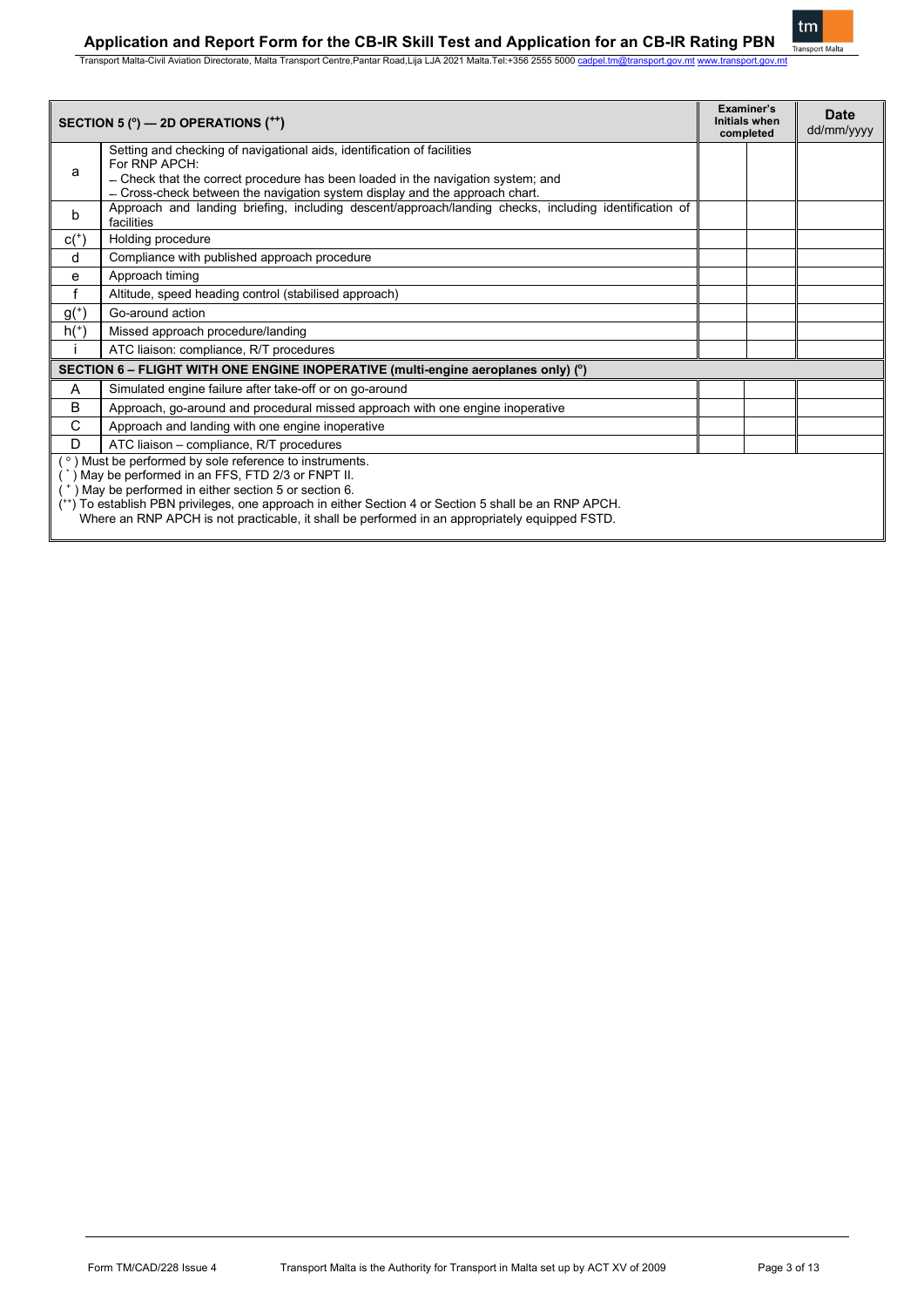Transport Malta Transport Malta-Civil Aviation Directorate, Malta Transport Centre,Pantar Road,Lija LJA 2021 Malta.Tel:+356 2555 5000 cadp

| <b>CB-IR PBN Skill Test - Details of the Flight</b><br>and Result of the Test                                                                                                                                                                                                                                                                                                                                                                                                                                                                                                                                                      | Licence No:                                       |  |
|------------------------------------------------------------------------------------------------------------------------------------------------------------------------------------------------------------------------------------------------------------------------------------------------------------------------------------------------------------------------------------------------------------------------------------------------------------------------------------------------------------------------------------------------------------------------------------------------------------------------------------|---------------------------------------------------|--|
| To be Completed by the Examiner<br>Details of Flight:                                                                                                                                                                                                                                                                                                                                                                                                                                                                                                                                                                              |                                                   |  |
|                                                                                                                                                                                                                                                                                                                                                                                                                                                                                                                                                                                                                                    |                                                   |  |
| Aeroplane: □ SE □ ME Type of Aeroplane: ______________________                                                                                                                                                                                                                                                                                                                                                                                                                                                                                                                                                                     | Registration No: _____________________            |  |
|                                                                                                                                                                                                                                                                                                                                                                                                                                                                                                                                                                                                                                    |                                                   |  |
|                                                                                                                                                                                                                                                                                                                                                                                                                                                                                                                                                                                                                                    |                                                   |  |
|                                                                                                                                                                                                                                                                                                                                                                                                                                                                                                                                                                                                                                    |                                                   |  |
|                                                                                                                                                                                                                                                                                                                                                                                                                                                                                                                                                                                                                                    |                                                   |  |
| Note: Complete for holders of a valid third country SE IR(A) or ME IR (A) and at least 50 hours of flight time<br>under IFR as PIC on aeroplanes.                                                                                                                                                                                                                                                                                                                                                                                                                                                                                  |                                                   |  |
| During the IR skill test the applicant has $\Box$ demonstrated $\Box$ did not demonstrate* that he/she has acquired an<br>adequate level of theoretical knowledge of Air Law, Meteorology and Flight Planning and Performance (IR).                                                                                                                                                                                                                                                                                                                                                                                                |                                                   |  |
| Result of the test:                                                                                                                                                                                                                                                                                                                                                                                                                                                                                                                                                                                                                |                                                   |  |
| $\square$ PASS $\square$ FAIL*<br>$\Box$ PARTIAL PASS*                                                                                                                                                                                                                                                                                                                                                                                                                                                                                                                                                                             |                                                   |  |
| *Examiner Remarks:                                                                                                                                                                                                                                                                                                                                                                                                                                                                                                                                                                                                                 |                                                   |  |
| <b>English Proficiency for IR</b><br>I have checked the applicant on the use the English language for:                                                                                                                                                                                                                                                                                                                                                                                                                                                                                                                             |                                                   |  |
| (1) flight: R/T relevant to all phases of flight, including emergency situations.<br>(2) ground: all information relevant to the accomplishment of a flight:<br>(i) is able to read and demonstrated an understanding of technical manuals written in English;<br>(ii) pre-flight planning, weather information collection, NOTAMs, ATC flight plan, etc.;<br>(iii) use of all aeronautical en-route, departure and approach charts and associated documents written in English.<br>(3) communication: is able to communicate with other crew members in English during all phases of flight, including flight<br>preparation.     |                                                   |  |
| $\Box$ Able to use English for these purposes<br>The applicant is:                                                                                                                                                                                                                                                                                                                                                                                                                                                                                                                                                                 | $\Box$ Not able to use English for these purposes |  |
| I hereby declare that I have established communication with the applicant without language barriers. I made the applicant<br>aware of the consequences of providing incomplete, inaccurate or false information. I verified that the applicant complies<br>with the qualification, training and experience requirements in Part FCL. I confirm that all required manoeuvres and<br>exercises have been completed, as well as the verbal theoretical examination, where applicable. I also declare that I have<br>reviewed and applied the national procedures and requirements of the applicant's competent authority contained in |                                                   |  |
| version (insert document version as published on the EASA website) ________________________________<br>of the Examiner Differences Document.                                                                                                                                                                                                                                                                                                                                                                                                                                                                                       |                                                   |  |
|                                                                                                                                                                                                                                                                                                                                                                                                                                                                                                                                                                                                                                    |                                                   |  |
|                                                                                                                                                                                                                                                                                                                                                                                                                                                                                                                                                                                                                                    |                                                   |  |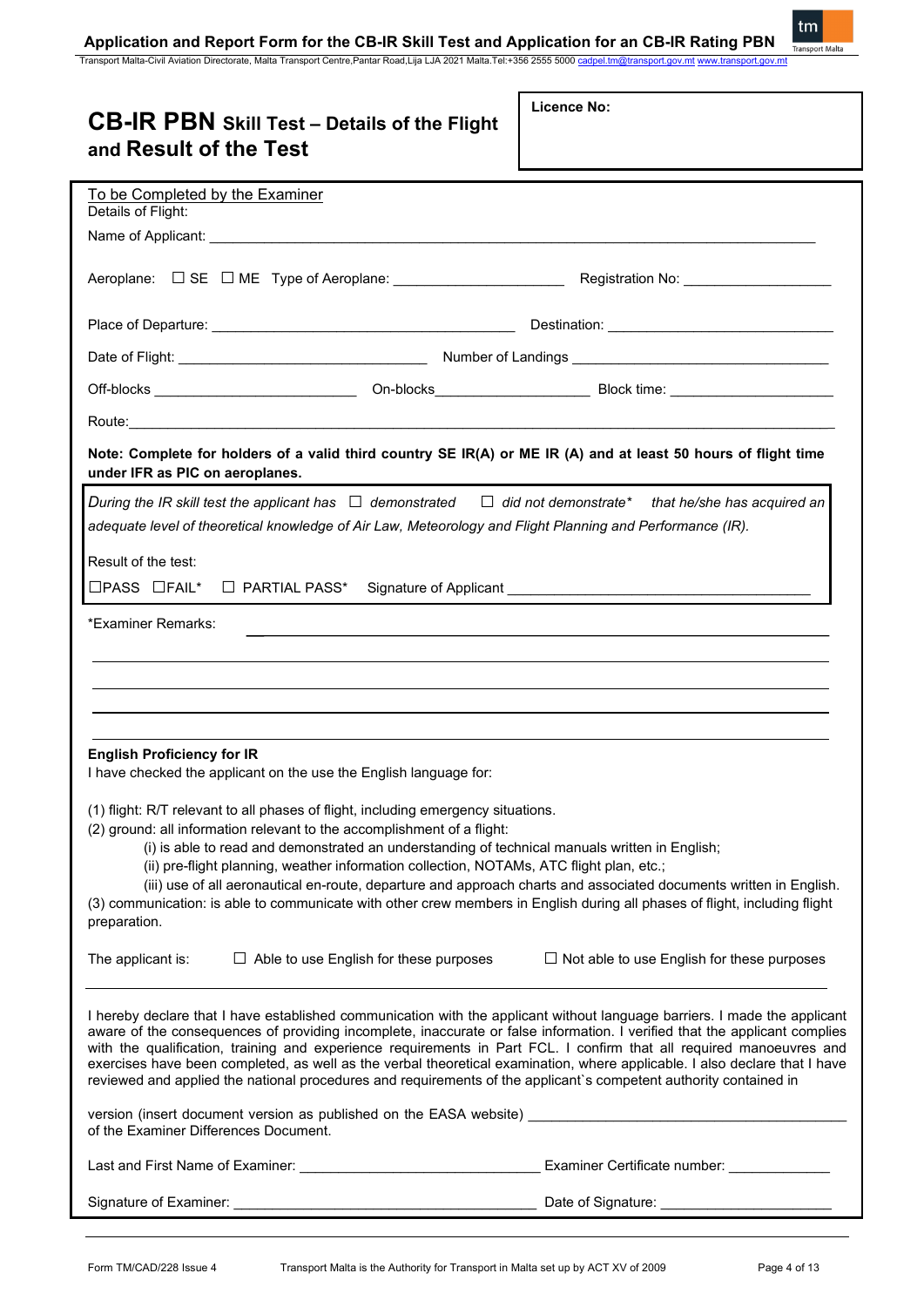Transport Malta-Civil Aviation Directorate, Malta Transport Centre,Pantar Road,Lija LJA 2021 Malta.Tel:+356 2555 5000 ca

### **BIR and IR skill test**

1. Applicants shall have received instruction on the same class or type of aircraft to be used in the test which shall be appropriately equipped for the training and testing purposes

2. An applicant shall pass all the relevant sections of the skill test. If any item in a section is failed, that section is failed. Failure in more than one section will require the applicant to take the entire test again. An applicant failing only one section shall only repeat the failed section. Failure in any section of the retest, including those sections that have been passed on a previous attempt, will require the applicant to take the entire test again. All relevant sections of the skill test shall be completed within 6 months. Failure to achieve a pass in all relevant sections of the test in two attempts will require further training.

3. Further training may be required following a failed skill test. There is no limit to the number of skill tests that may be attempted.

### CONDUCT OF THE TEST

4. The test is intended to simulate a practical flight. The route to be flown shall be chosen by the examiner. An essential element is the ability of the applicant to plan and conduct the flight from routine briefing material. The applicant shall undertake the flight planning and shall ensure that all equipment and documentation for the execution of the flight are on board. The duration of the flight shall be at least 1 hour.

5. Should the applicant choose to terminate a skill test for reasons considered inadequate by the examiner, the applicant shall retake the entire skill test. If the test is terminated for reasons considered adequate by the examiner, only those sections not completed shall be tested in a further flight.

6. At the discretion of the examiner, any manoeuvre or procedure of the test may be repeated once by the applicant. The examiner may stop the test at any stage if it is considered that the applicant's demonstration of flying skill requires a complete retest.

7. An applicant shall fly the aircraft from a position where the PIC functions can be performed and to carry out the test as if there is no other crew member. The examiner shall take no part in the operation of the aircraft, except when intervention is necessary in the interests of safety or to avoid unacceptable delay to other traffic. Responsibility for the flight shall be allocated in accordance with national regulations.

8. Decision heights/altitude, minimum descent heights/altitudes and missed approach point shall be determined by the applicant and agreed by the examiner.

9. Applicants shall indicate to the examiner the checks and duties carried out, including the identification of radio facilities. Checks shall be completed in accordance with the authorised checklist for the aircraft on which the test is being taken. During pre-flight preparation for the test applicants shall determine power settings and speeds. The applicants shall calculate performance data for take-off, approach and landing in compliance with the operations manual or flight manual for the aircraft used.

### FLIGHT TEST TOLERANCES

The applicant shall demonstrate the ability to:

- operate the aircraft within its limitations;
- complete all manoeuvres with smoothness and accuracy;
- exercise good judgment and airmanship;
- apply aeronautical knowledge; and
- maintain control of the aircraft at all times in such a manner that the successful outcome of a procedure or manoeuvre is never seriously in doubt.

The following limits shall apply, corrected to make allowance for turbulent conditions and the handling qualities and performance of the aircraft used:

|         | Generally                               | $±100$ feet                |          | on radio aids                                                                     | $± 5^\circ$                                                                                                                                                                       |
|---------|-----------------------------------------|----------------------------|----------|-----------------------------------------------------------------------------------|-----------------------------------------------------------------------------------------------------------------------------------------------------------------------------------|
| Height  | Starting a go-around at decision height | $+50$ feet/ $-0$ feet      |          |                                                                                   | Half scale deflection, azimuth and glide                                                                                                                                          |
|         | Minimum descent height/MAP/altitude     | $+50$ feet/ $-0$ feet      |          | For angular deviations                                                            | path (e.g. LPV, ILS, MLS, GLS)                                                                                                                                                    |
|         | all engines operating                   | $± 5^\circ$                |          |                                                                                   | cross-track error/deviation shall normally<br>be limited to $\pm$ 1/ <sub>2</sub> the RNP value                                                                                   |
| Heading | with simulated engine failure           | $± 10^{\circ}$             | Tracking | 2D (LNAV) and 3D<br>(LNAV/VNAV) "linear"<br>lateral deviations                    | associated with the procedure. Brief<br>deviations from this standard up to a<br>maximum of 1 time the RNP value are                                                              |
|         | all engines operating                   | $±5$ knots                 |          |                                                                                   | allowable.                                                                                                                                                                        |
| Speed   | with simulated engine failure           | $+10$ knots/<br>$-5$ knots |          | 3D linear vertical<br>deviations (e.g. RNP<br>APCH (LNAV/VNAV)<br>using BaroVNAV) | not more than - 75 feet below the<br>vertical profile at any time, and not more<br>than $+75$ feet above the vertical profile<br>at or below 1,000 feet above aerodrome<br>level. |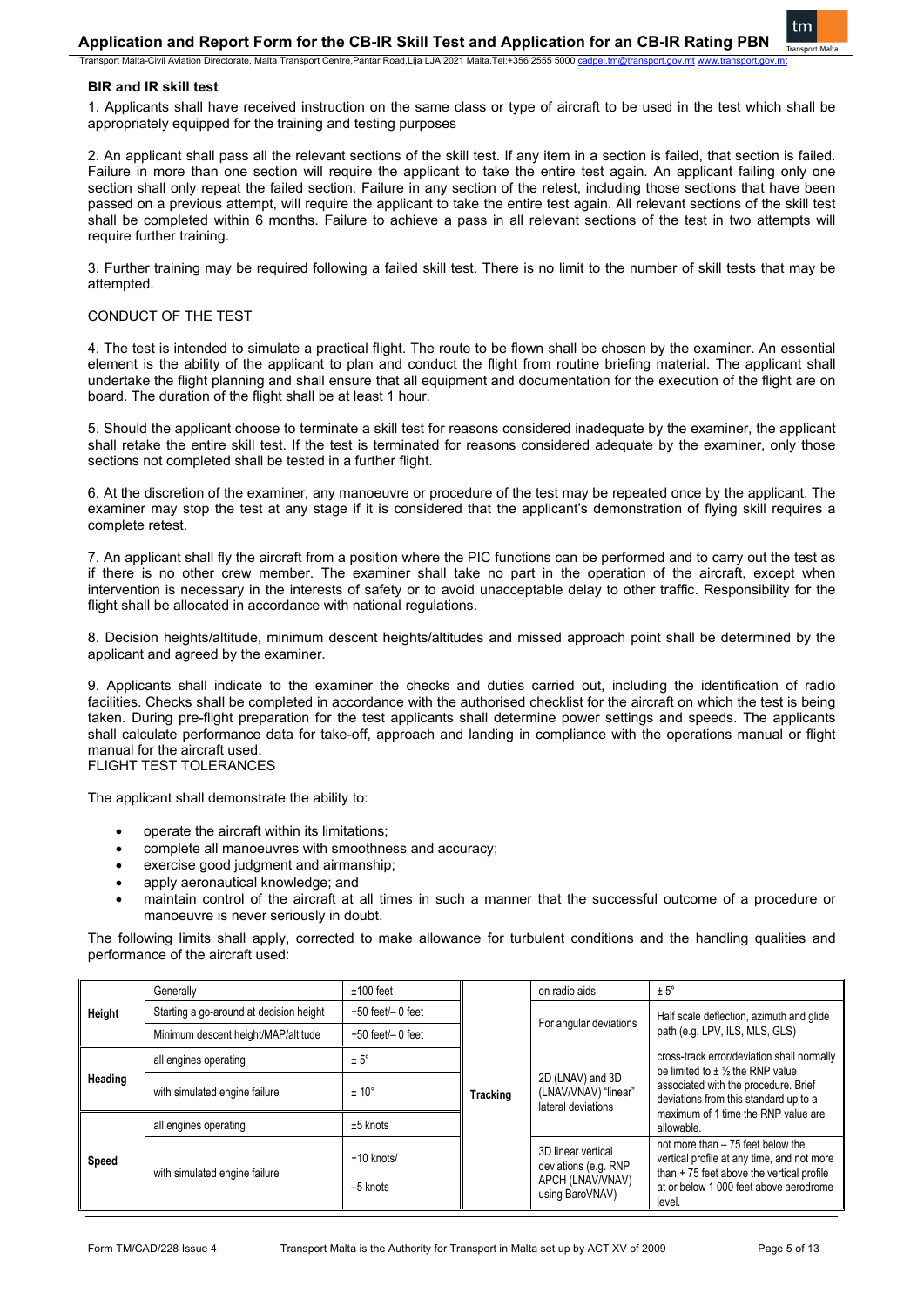Transport Malta-Civil Aviation Directorate, Malta Transport Centre,Pantar Road,Lija LJA 2021 Malta.Tel:+356 2555 5000 <u>[cadpel.tm@transport.gov.mt](mailto:cadpel.tm@transport.gov.mt)</u> www.transport.gov.<u>mt</u>

# **Application for CB-IR PBN Initial Issue**

Licence No:

| <b>Appendix 1</b><br><b>Complete for full course at ATO</b><br><b>NO CREDIT GIVEN</b>                                                                                                   |                  |  |  |  |
|-----------------------------------------------------------------------------------------------------------------------------------------------------------------------------------------|------------------|--|--|--|
| To be Completed by ATO and signed by Head of Training                                                                                                                                   |                  |  |  |  |
|                                                                                                                                                                                         |                  |  |  |  |
|                                                                                                                                                                                         |                  |  |  |  |
|                                                                                                                                                                                         |                  |  |  |  |
| NB: Before starting the Competency Based IR course:<br>Applicant must be the holder of a PPL(A); or a CPL(A).                                                                           |                  |  |  |  |
| CB-IR course start date: CB-IR course completion date (Flight test and skill<br>test to be completed within the validity period of the pass of the theoretical knowledge examinations). |                  |  |  |  |
| Theoretical knowledge instruction for the CB-IR<br>CB-IR theoretical course start date: ___________________________ completion date ______________ Maximum 18 months                    |                  |  |  |  |
| Flight instruction for the SE CB-IR                                                                                                                                                     |                  |  |  |  |
|                                                                                                                                                                                         |                  |  |  |  |
| of which instruction time in an FNPT I Hours:<br>1)                                                                                                                                     | Maximum 10 hours |  |  |  |
| of which instrument time in an FNPT II or FSS Hours: ______________________ Maximum 25 hours<br>2)<br>or                                                                                |                  |  |  |  |
| 2B) of which hours: _________________ in an FNPT I Maximum 5 hours                                                                                                                      |                  |  |  |  |
| or                                                                                                                                                                                      |                  |  |  |  |
| Flight instruction for the ME CB-IR                                                                                                                                                     |                  |  |  |  |
| Instrument time under instruction at ATO Hours: [1989] [1989] [1989] [1989] [1989] [1989] [1989] [1989] [1989]                                                                          | Minimum 45 hours |  |  |  |
| of which instruction time in an FNPT I Hours: __________________________________ Maximum 10 hours<br>1)                                                                                 |                  |  |  |  |
| of which instrument time in an FNPT II or FSS Hours: _____________________ Maximum 30 hours<br>2)<br>or                                                                                 |                  |  |  |  |
| 2B) of which hours: ________________ in an FNPT I Maximum 5 hours                                                                                                                       |                  |  |  |  |
|                                                                                                                                                                                         |                  |  |  |  |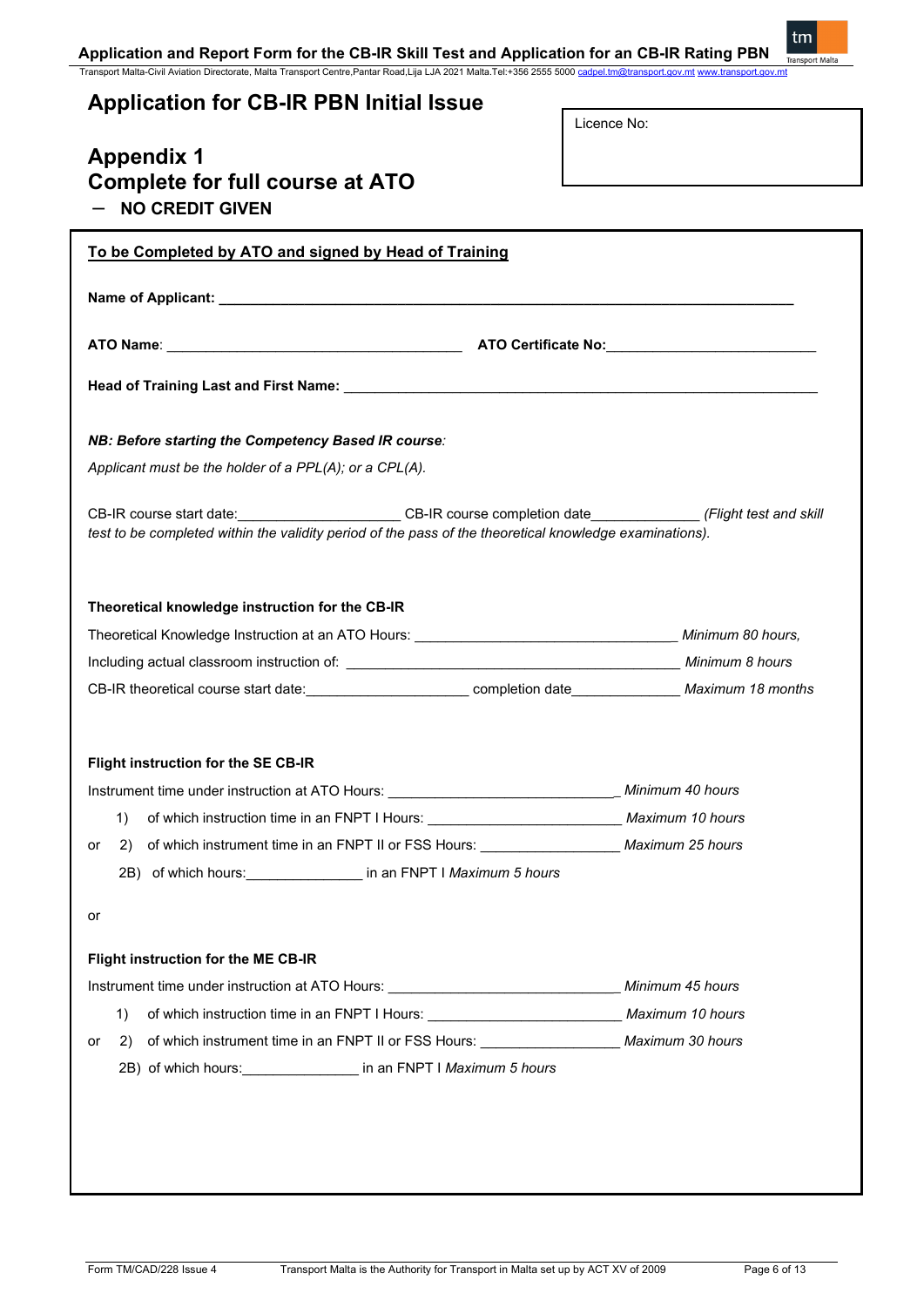Transport Malta-Civil Aviation Directorate, Malta Transport Centre,Pantar Road,Lija LJA 2021 Malta.Tel:+356 2555 5000 <u>[cadpel.tm@transport.gov.mt](mailto:cadpel.tm@transport.gov.mt)</u> www.transport<u>.gov.mt</u>

# **Application for CB-IR PBN Initial Issue**

**PART 1 OF 2 – CREDITS PAGE 1**

# **Appendix 2 Complete if credit is given**

Licence No:

| 1. | To be Completed by Applicant when he/she was given flight time under instruction of an IRI (A) or FI (A)<br>outside the ATO                                                                                           |                 |
|----|-----------------------------------------------------------------------------------------------------------------------------------------------------------------------------------------------------------------------|-----------------|
|    | I declare that I have completed outside an ATO, SE IR Hours: ___________and/or ME IR Hours: ___________<br>time under instruction with an IRI (A) or $F(A)$ holding the privileges to provide training for the IR (A) | flight          |
|    | (NB: Attach copy of training record signed by the instructor)                                                                                                                                                         |                 |
|    |                                                                                                                                                                                                                       |                 |
|    |                                                                                                                                                                                                                       | Cont. to page 7 |
|    |                                                                                                                                                                                                                       |                 |
| 2. | To be Completed by Applicant when he/she has previous experience of instrument flight time as PIC on<br>aeroplanes, under a rating providing the privileges to fly under IFR and in IMC                               |                 |

I declare that I have previous experience of instrument flight time as PIC on aeroplanes, under a rating providing the privileges to fly under IFR and in IMC, SE IR Hours: \_\_\_\_\_\_\_\_\_\_\_\_\_\_\_\_\_and/or ME IR Hours: \_\_\_\_\_\_\_\_\_\_\_\_\_\_\_

Name of Applicant: \_\_\_\_\_\_\_\_\_\_\_\_\_\_\_\_\_\_\_\_\_\_\_\_\_\_\_\_\_\_\_\_\_\_\_\_\_\_\_\_\_\_\_\_\_\_\_\_\_\_\_\_\_\_\_\_\_\_\_\_\_\_\_\_\_\_\_\_\_\_\_\_\_\_

Signature of Applicant: \_\_\_\_\_\_\_\_\_\_\_\_\_\_\_\_\_\_\_\_\_\_\_\_\_\_\_\_\_ Date of Signature: \_\_\_\_\_\_\_\_\_\_\_\_\_\_\_\_\_\_\_\_\_\_\_\_

*Cont. to page 7*

tm

**3. To be Completed by Applicant when he/she has prior instrument flight time under instruction other than specified in (1) above.**

I declare that I have prior instrument flight time under instruction other than specified in (1) above, SE IR Hours: and/or ME IR Hours: **We are all the Set of Allen** 

Name of Applicant: \_\_\_\_\_\_\_\_\_\_\_\_\_\_\_\_\_\_\_\_\_\_\_\_\_\_\_\_\_\_\_\_\_\_\_\_\_\_\_\_\_\_\_\_\_\_\_\_\_\_\_\_\_\_\_\_\_\_\_\_\_\_\_\_\_\_\_\_\_\_\_\_\_\_

Signature of Applicant: \_\_\_\_\_\_\_\_\_\_\_\_\_\_\_\_\_\_\_\_\_\_\_\_\_\_\_\_\_ Date of Signature: \_\_\_\_\_\_\_\_\_\_\_\_\_\_\_\_\_\_\_\_\_\_\_\_

*Cont. to page 7*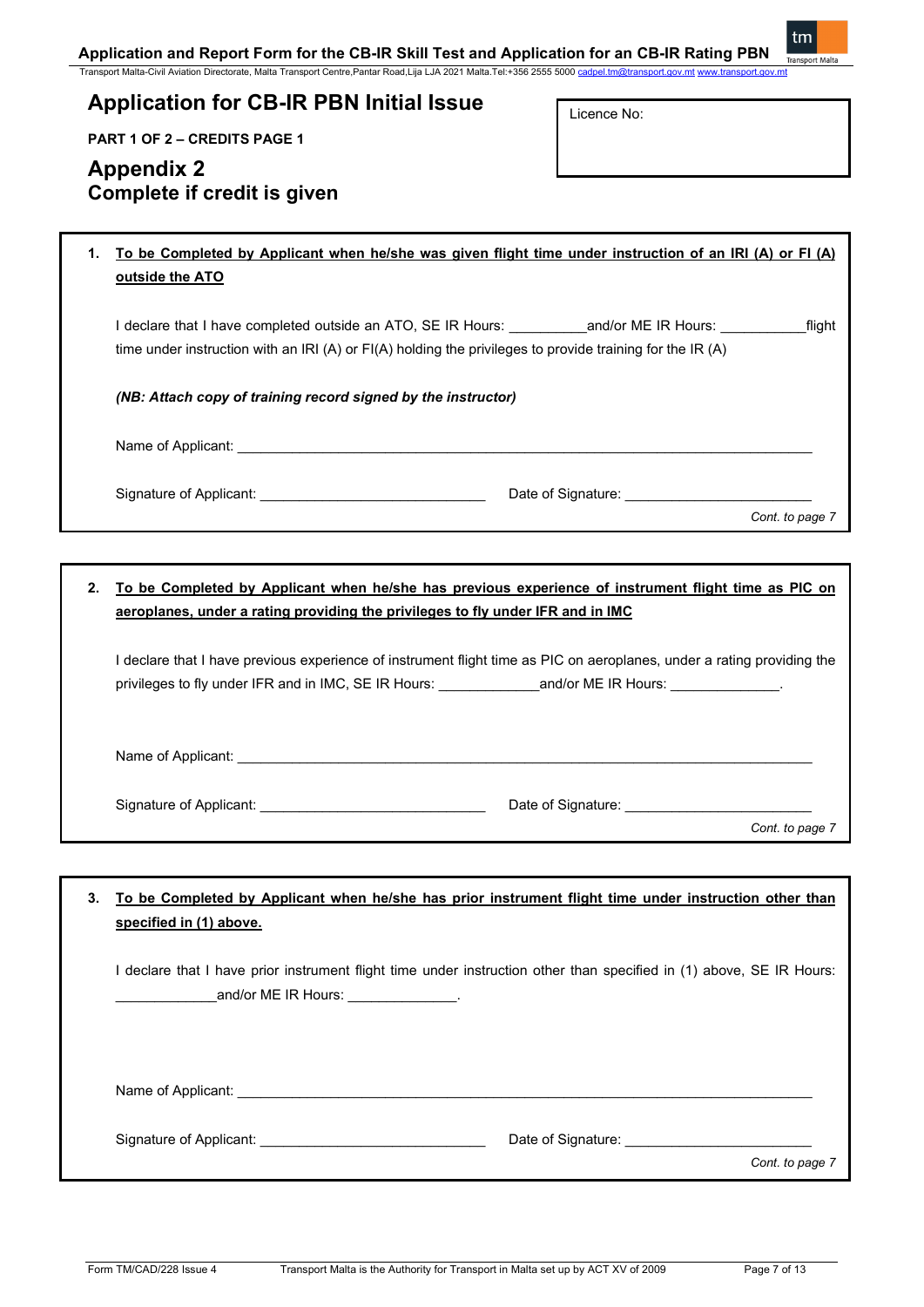Transport Malta-Civil Aviation Directorate, Malta Transport Centre,Pantar Road,Lija LJA 2021 Malta.Tel:+356 2555 5000 [cadpel.tm@transport.gov.mt](mailto:cadpel.tm@transport.gov.mt) www.tr

| To be Completed by ATO and signed by Head of Training<br>Head of Training Last and First Name: <b>All According to the Contract of Training Last and First Name:</b> All According to the Contract of Training Last and First Name: <b>All According to the Contract of Training Last and Firs</b><br>NB: Before starting the Competency Based IR course: Applicant must be the holder of a PPL(A); or a CPL(A).<br>CB-IR course start date: CB-IR course completion date (Flight test and skill<br>test to be completed within the validity period of the pass of the theoretical knowledge examinations).<br>Theoretical knowledge instruction for the CB-IR<br>CB-IR theoretical course start date: _____________________________ completion date _______________ Maximum 18 months<br>1. Credit given towards the $\square$ 40 hours for SE CB-IR or $\square$ 45 hours ME CB-IR:<br>Credit from dual instrument flight instruction by IRI(A)/FI(A) holding the privileges to provide training for the IR(A):<br>a.<br>b.<br>Credited SE Hours: _____________________<br>Credited ME Hours: __________<br>C.<br>Credit from prior experience of instrument flight time as PIC on aeroplanes, under a rating providing the privileges to fly<br>d.<br>under IFR and in IMC: |
|--------------------------------------------------------------------------------------------------------------------------------------------------------------------------------------------------------------------------------------------------------------------------------------------------------------------------------------------------------------------------------------------------------------------------------------------------------------------------------------------------------------------------------------------------------------------------------------------------------------------------------------------------------------------------------------------------------------------------------------------------------------------------------------------------------------------------------------------------------------------------------------------------------------------------------------------------------------------------------------------------------------------------------------------------------------------------------------------------------------------------------------------------------------------------------------------------------------------------------------------------------------------------------|
|                                                                                                                                                                                                                                                                                                                                                                                                                                                                                                                                                                                                                                                                                                                                                                                                                                                                                                                                                                                                                                                                                                                                                                                                                                                                                |
|                                                                                                                                                                                                                                                                                                                                                                                                                                                                                                                                                                                                                                                                                                                                                                                                                                                                                                                                                                                                                                                                                                                                                                                                                                                                                |
|                                                                                                                                                                                                                                                                                                                                                                                                                                                                                                                                                                                                                                                                                                                                                                                                                                                                                                                                                                                                                                                                                                                                                                                                                                                                                |
|                                                                                                                                                                                                                                                                                                                                                                                                                                                                                                                                                                                                                                                                                                                                                                                                                                                                                                                                                                                                                                                                                                                                                                                                                                                                                |
|                                                                                                                                                                                                                                                                                                                                                                                                                                                                                                                                                                                                                                                                                                                                                                                                                                                                                                                                                                                                                                                                                                                                                                                                                                                                                |
|                                                                                                                                                                                                                                                                                                                                                                                                                                                                                                                                                                                                                                                                                                                                                                                                                                                                                                                                                                                                                                                                                                                                                                                                                                                                                |
|                                                                                                                                                                                                                                                                                                                                                                                                                                                                                                                                                                                                                                                                                                                                                                                                                                                                                                                                                                                                                                                                                                                                                                                                                                                                                |
|                                                                                                                                                                                                                                                                                                                                                                                                                                                                                                                                                                                                                                                                                                                                                                                                                                                                                                                                                                                                                                                                                                                                                                                                                                                                                |
|                                                                                                                                                                                                                                                                                                                                                                                                                                                                                                                                                                                                                                                                                                                                                                                                                                                                                                                                                                                                                                                                                                                                                                                                                                                                                |
|                                                                                                                                                                                                                                                                                                                                                                                                                                                                                                                                                                                                                                                                                                                                                                                                                                                                                                                                                                                                                                                                                                                                                                                                                                                                                |
|                                                                                                                                                                                                                                                                                                                                                                                                                                                                                                                                                                                                                                                                                                                                                                                                                                                                                                                                                                                                                                                                                                                                                                                                                                                                                |
| Credited SE Hours: _____________________<br>е.                                                                                                                                                                                                                                                                                                                                                                                                                                                                                                                                                                                                                                                                                                                                                                                                                                                                                                                                                                                                                                                                                                                                                                                                                                 |
| Credited ME Hours: __________________<br>f.                                                                                                                                                                                                                                                                                                                                                                                                                                                                                                                                                                                                                                                                                                                                                                                                                                                                                                                                                                                                                                                                                                                                                                                                                                    |
| Total Instrument time SE CB-IR credit _____________ Maximum 30 hours<br>g.                                                                                                                                                                                                                                                                                                                                                                                                                                                                                                                                                                                                                                                                                                                                                                                                                                                                                                                                                                                                                                                                                                                                                                                                     |
| Total Instrument time ME CB-IR credit _____________ Maximum 35 hours<br>h.                                                                                                                                                                                                                                                                                                                                                                                                                                                                                                                                                                                                                                                                                                                                                                                                                                                                                                                                                                                                                                                                                                                                                                                                     |
| 2. Or credit towards the $\square$ 40 hours for SE CB-IR or $\square$ 45 hours ME CB-IR:<br>a. Credit from prior instrument flight time under instruction other than specified above:<br>b.<br>Credited SE Hours: ______________<br>Credited ME Hours: ______________<br>C.<br>Total Hours credit: ____________ Maximum15 hours<br>d.                                                                                                                                                                                                                                                                                                                                                                                                                                                                                                                                                                                                                                                                                                                                                                                                                                                                                                                                          |
| 3. Instrument instruction time at an ATO for the SE CB-IR<br>a. Instrument time under instruction in an aeroplane at an ATO Hours: ___________________________Minimum 10 hours                                                                                                                                                                                                                                                                                                                                                                                                                                                                                                                                                                                                                                                                                                                                                                                                                                                                                                                                                                                                                                                                                                 |
| b. Instrument time under instruction in an FNPT I at an ATO Hours: _______________________ Maximum 10 hours                                                                                                                                                                                                                                                                                                                                                                                                                                                                                                                                                                                                                                                                                                                                                                                                                                                                                                                                                                                                                                                                                                                                                                    |
| or c. Instrument time under instruction in an FNPT II or FFS at an ATO Hours: Maximum 25 hours<br>of which: in an FNPT I Maximum 5 hours<br>Total Instrument instruction time Hours at an ATO: _____________________________<br>d.                                                                                                                                                                                                                                                                                                                                                                                                                                                                                                                                                                                                                                                                                                                                                                                                                                                                                                                                                                                                                                             |
|                                                                                                                                                                                                                                                                                                                                                                                                                                                                                                                                                                                                                                                                                                                                                                                                                                                                                                                                                                                                                                                                                                                                                                                                                                                                                |
| 4. Instrument instruction time at an ATO for the ME CB-IR                                                                                                                                                                                                                                                                                                                                                                                                                                                                                                                                                                                                                                                                                                                                                                                                                                                                                                                                                                                                                                                                                                                                                                                                                      |
| b. Instrument time under instruction in an FNPT I at an ATO Hours: ________________________ Maximum 10 hours<br>or c. Instrument time under instruction in an FNPT II or FFS at an ATO Hours: ______________ Maximum 30 hours<br>of which: in an FNPT I Maximum 5 hours<br>Total Instrument instruction time Hours at an ATO: [19] Total Instrument instruction time Hours at an ATO:<br>d.                                                                                                                                                                                                                                                                                                                                                                                                                                                                                                                                                                                                                                                                                                                                                                                                                                                                                    |
| <b>TOTALS SE CB-IR</b><br>Total Instrument instruction time (1g + 3d) or (2b + 3d) Hours: _________________________________Minimum 40 hours<br>Total Dual Instrument instruction (1b + 3d) or (2b + 3d) Hours: Manual Assemblue Controllery Minimum 25 hours                                                                                                                                                                                                                                                                                                                                                                                                                                                                                                                                                                                                                                                                                                                                                                                                                                                                                                                                                                                                                   |
| <b>TOTALS ME CB-IR</b><br>Total Dual Instrument instruction (1c + 4d) or (2c + 4d) Hours: __________________________________ Minimum 25 hours<br>The ATO confirms that the applicant has completed the training required by the approved syllabus, and recommends the<br>applicant for the IR Skill test in SE $\Box$ or ME $\Box$ .                                                                                                                                                                                                                                                                                                                                                                                                                                                                                                                                                                                                                                                                                                                                                                                                                                                                                                                                           |
|                                                                                                                                                                                                                                                                                                                                                                                                                                                                                                                                                                                                                                                                                                                                                                                                                                                                                                                                                                                                                                                                                                                                                                                                                                                                                |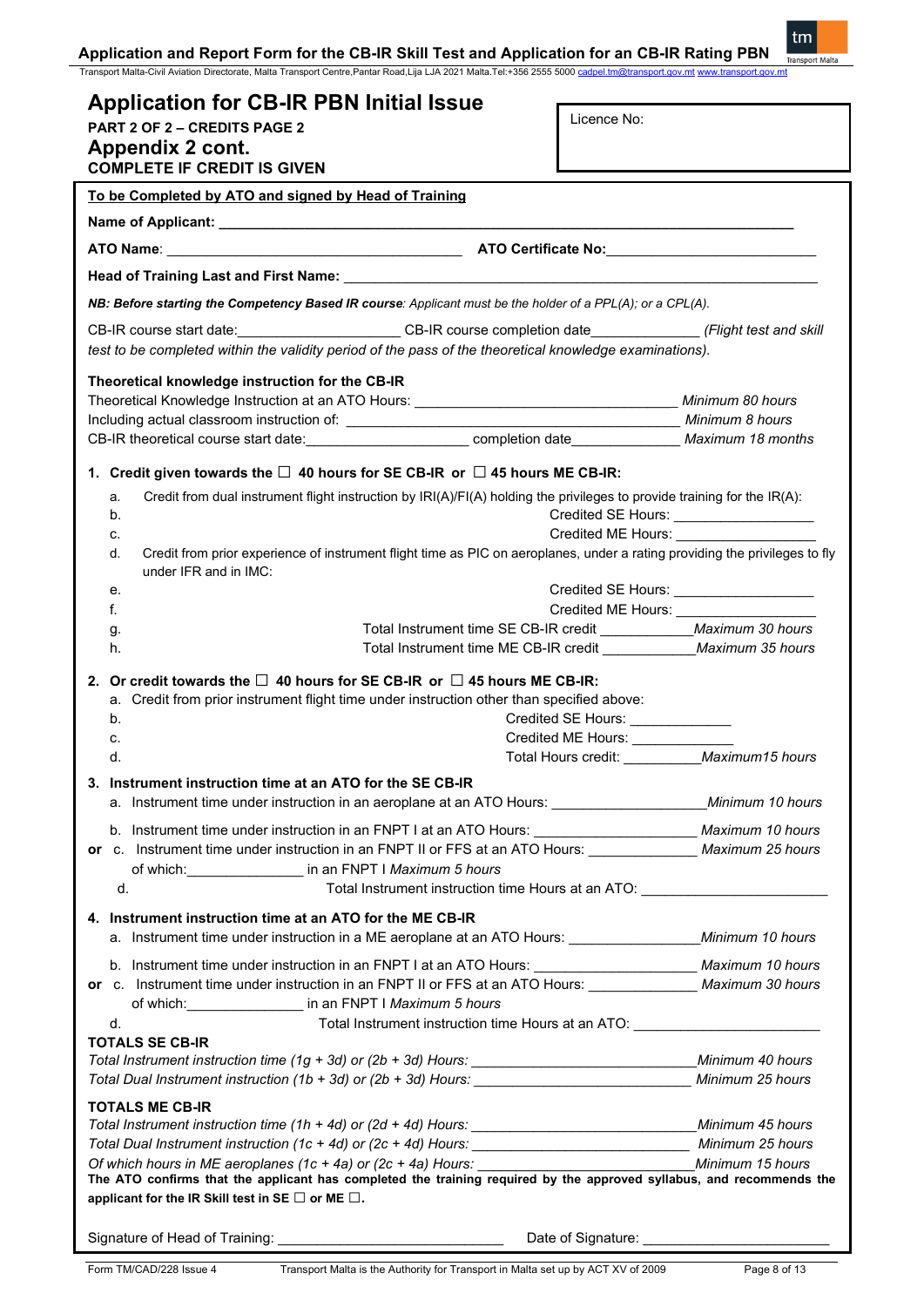Transport Malta-Civil Aviation Directorate, Malta Transport Centre,Pantar Road,Lija LJA 2021 Malta.Tel:+356 2555 5000 [cadpel.tm@transport.gov.mt](mailto:cadpel.tm@transport.gov.mt) [www.transport.gov.mt](http://www.transport.gov.mt/)

| <b>Application for CB-IR PBN Issue</b>               |  |  |
|------------------------------------------------------|--|--|
| For applicants holding a valid $IR(A)$ on a third    |  |  |
| country licence and at least 50 hours of flight time |  |  |
| under IFR on PIC on aeroplanes - Full credit for     |  |  |
| training given                                       |  |  |

Licence No:

# **Appendix 3**

| To be completed by the applicant:                                                                                                                                                                                                                                                                                                                                                         |  |  |  |
|-------------------------------------------------------------------------------------------------------------------------------------------------------------------------------------------------------------------------------------------------------------------------------------------------------------------------------------------------------------------------------------------|--|--|--|
| Note: If the applicant holds a PART-FCL PPL or CPL and a valid IR(A) issued in compliance with the requirements of<br>Annex 1 to the Chicago Convention by a third country and having a minimum experience of at least 50 hours of flight<br>time under IFR as PIC on aeroplanes, he/she may be credited towards the theoretical knowledge instruction and flight<br>instruction in full. |  |  |  |
|                                                                                                                                                                                                                                                                                                                                                                                           |  |  |  |
|                                                                                                                                                                                                                                                                                                                                                                                           |  |  |  |
| IR on third country licence valid until: ___________________                                                                                                                                                                                                                                                                                                                              |  |  |  |
| NB: These hours must be completed after the issue of the IR on the third country licence.                                                                                                                                                                                                                                                                                                 |  |  |  |
|                                                                                                                                                                                                                                                                                                                                                                                           |  |  |  |
| Note 2: During the skill test, the examiner must assess if the applicant has demonstrated that he/she has acquired the<br>adequate level of theoretical knowledge of Air Law, Meteorology and Flight Planning and Performance (IR). The<br>examiner must mark the relevant box on page 3.                                                                                                 |  |  |  |

tm Trai

nrt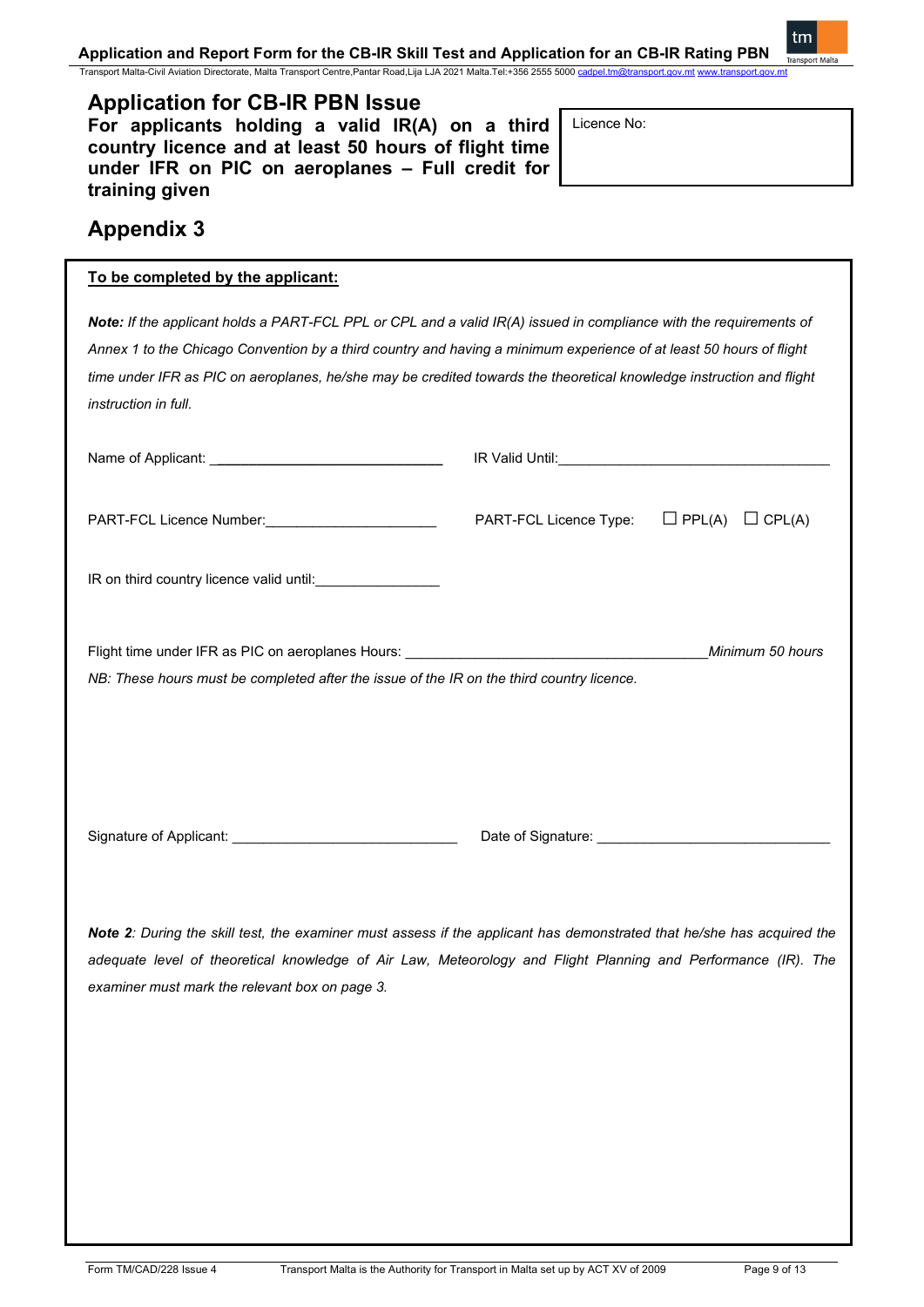Transport Malta-Civil Aviation Directorate, Malta Transport Centre,Pantar Road,Lija LJA 2021 Malta.Tel:+356 2555 5000 [cadpel.tm@transport.gov.mt](mailto:cadpel.tm@transport.gov.mt) www

# **Application for ME CB-IR PBN issue when holding a SE CB-IR PBN**

Licence No:

# **Appendix 4 Complete if applicable**

| To be Completed by ATO and signed by Head of Training                                                   |  |  |
|---------------------------------------------------------------------------------------------------------|--|--|
|                                                                                                         |  |  |
|                                                                                                         |  |  |
|                                                                                                         |  |  |
| Instruction for obtaining ME CB-IR when holding a SE CB-IR                                              |  |  |
| $\Box$ ME class of type rating held                                                                     |  |  |
|                                                                                                         |  |  |
| of which instrument time in an FNPT II or FFS Hours: __________________________________ Maximum 3 hours |  |  |
| recommends the applicant for the IR Skill test in ME.                                                   |  |  |
|                                                                                                         |  |  |
|                                                                                                         |  |  |
|                                                                                                         |  |  |
|                                                                                                         |  |  |
|                                                                                                         |  |  |
|                                                                                                         |  |  |
|                                                                                                         |  |  |
|                                                                                                         |  |  |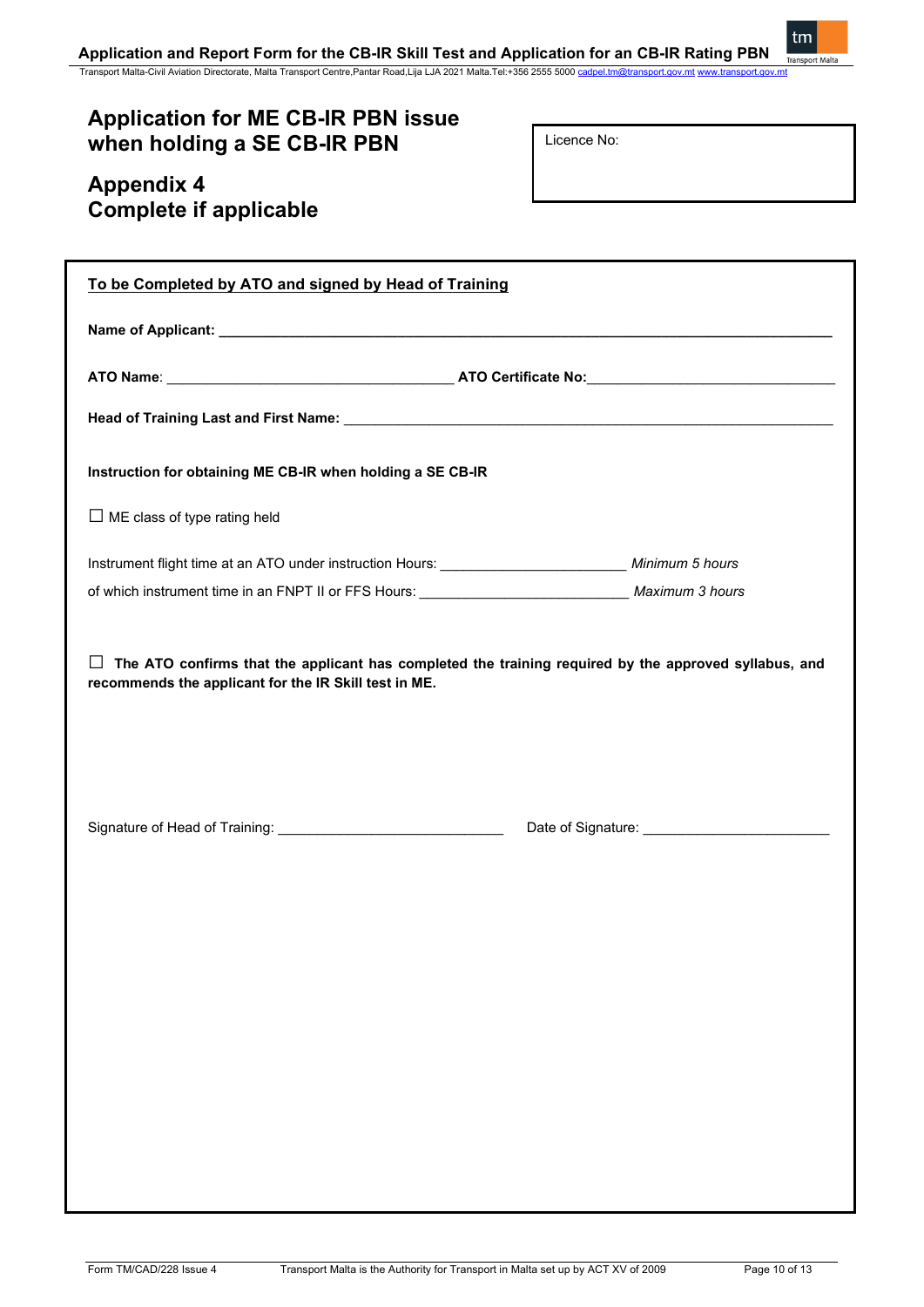# Transport Malta-Civil Aviation Directorate, Malta Transport Centre,Pantar Road,Lija LJA 2021 Malta.Tel:+356 2555 5000 <u>[cadpel.tm@transport.gov.mt](mailto:cadpel.tm@transport.gov.mt)</u> www.t<u>ransport.gov.mt</u> **Application for CB-IR PBN Issue For applicants holding a valid BIR and have experience of at least 50 hours of flight time under IFR on PIC on aeroplanes Appendix 5 To be completed by the applicant: Note:** Applicants for the competency-based modular IR(A) who hold a BIR and have experience of at least 50 hours of flight time under IFR as PIC on aeroplanes, shall: (a) at an ATO: (i) be assessed as having an acceptable standard of competency-based instrument rating theoretical knowledge; (ii) receive appropriate flight training to extend IFR privileges in accordance with FCL.605.IR(a); (b) after completion of (a); (i) successfully complete the skill test for the  $IR(A)$  in accordance with Appendix 7; (ii) demonstrate orally to the examiner during the skill test that they have acquired an adequate level of theoretical knowledge of air law, meteorology, and flight planning and performance. Name of Applicant: \_**\_\_\_\_\_\_\_\_\_\_\_\_\_\_\_\_\_\_\_\_\_\_\_\_\_\_\_\_\_ B**IR Valid Until:\_\_\_\_\_\_\_\_\_\_\_\_\_\_\_\_\_\_\_\_\_\_\_\_\_\_\_\_\_\_\_\_\_\_ Type of licence held: PART-FCL Licence Number:\_\_\_\_\_\_\_\_\_\_\_\_\_\_\_\_\_\_\_\_\_\_ PART-FCL Licence Type: □ PPL(A) □ CPL(A) □ ATPL in other category \_\_\_\_\_\_\_\_\_\_\_\_\_\_\_\_\_\_\_ State of Issue: \_\_\_\_\_\_\_\_\_\_\_\_\_\_\_\_\_\_\_\_\_ Night rating  $\square$  endorsed on licence  $\square$  night training completed form TM/CAD/0155 attached *Note: if a night rating is not held, the IR(A) will be restricted to day only* Flight time under IFR as PIC on aeroplanes Hours: \_\_\_\_\_\_\_\_\_\_\_\_\_\_\_\_\_\_\_\_\_\_\_\_\_\_\_\_\_\_\_\_\_\_\_\_\_\_\_*Minimum 50 hours* Signature of Applicant: \_\_\_\_\_\_\_\_\_\_\_\_\_\_\_\_\_\_\_\_\_\_\_\_\_\_\_\_\_ Date of Signature: \_\_\_\_\_\_\_\_\_\_\_\_\_\_\_\_\_\_\_\_\_\_\_\_\_\_\_\_\_\_ **To be Completed by Head of Training** I declare that I have assessed the applicant as having an acceptable standard of competency-based instrument rating theoretical knowledge Signature of Head of Training: \_\_\_\_\_\_\_\_\_\_\_\_\_\_\_\_\_\_\_\_\_\_\_\_\_\_\_\_\_ Date of Signature: \_\_\_\_\_\_\_\_\_\_\_\_\_\_\_\_\_\_\_\_\_\_\_\_ *Note 2: During the skill test, the examiner must assess if the applicant has demonstrated that he/she has acquired the adequate level of theoretical knowledge of Air Law, Meteorology and Flight Planning and Performance (IR). The examiner must mark the relevant box on page 3.* Licence No: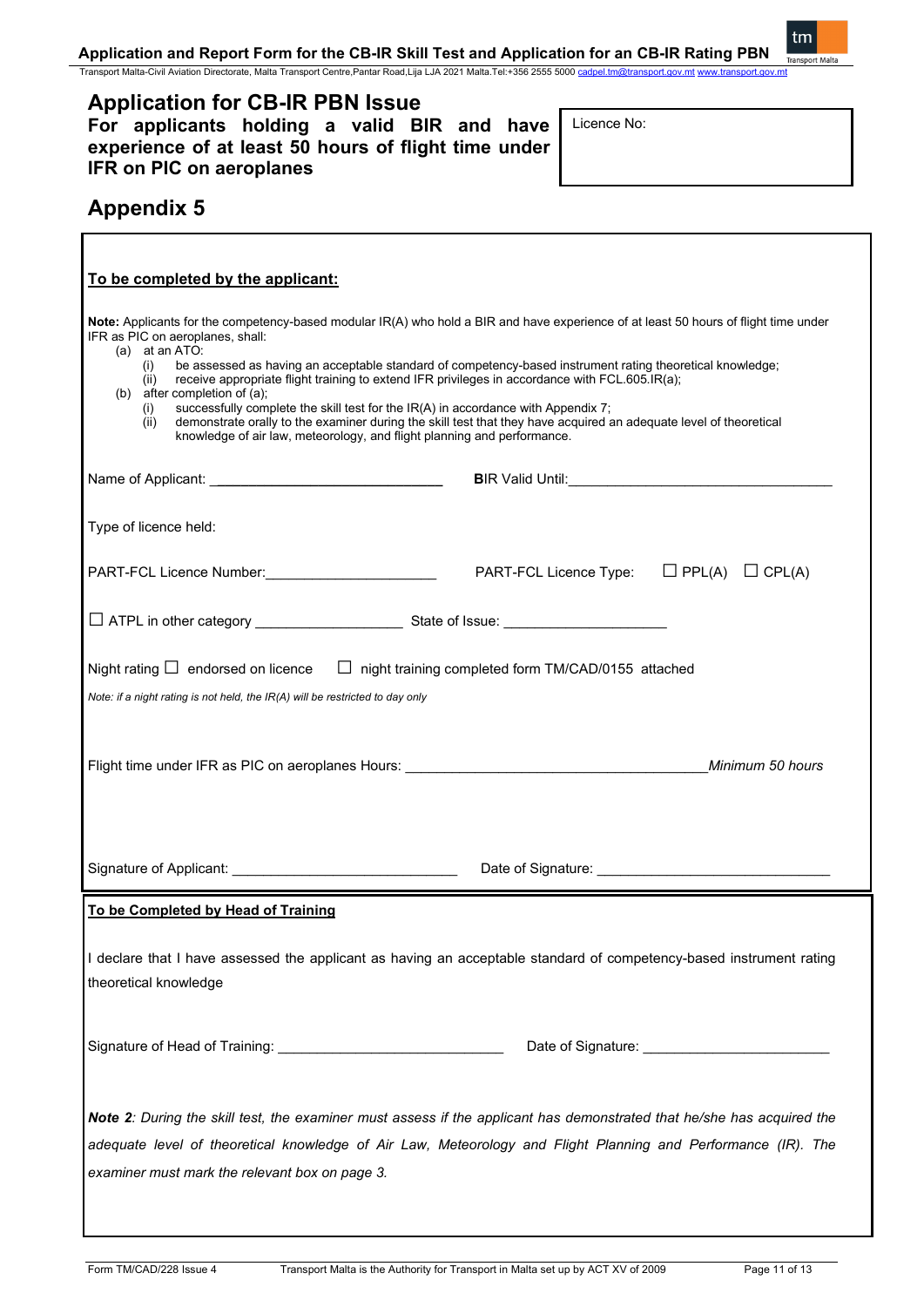## **Application and Report Form for the CB-IR Skill Test and Application for an CB-IR Rating PBN**

Transport Malta-Civil Aviation Directorate, Malta Transport Centre,Pantar Road,Lija LJA 2021 Malta.Tel:+356 2555 5000 cadpel.tm@tran

# **Submission Instructions**

| <b>Documents required:</b> |                                                                                                                                                                                               | <b>Office</b><br><b>Use Only</b> |
|----------------------------|-----------------------------------------------------------------------------------------------------------------------------------------------------------------------------------------------|----------------------------------|
| 1.                         | A copy of the Malta ID Card (both sides) or Passport [Original has to be presented<br>before licence is collected / Not required if the applicant already holds a Malta<br>Part-FCL licence]. | $^{\circledR}$                   |
| 2.                         | A copy of the Medical Certificate [Original has to be presented before licence is collected]                                                                                                  | $^{\circledR}$                   |
| 3.                         | Log Book - All flight instruction must be signed by the instructor                                                                                                                            | $\circled{3}$                    |
| 4.                         | A copy of the CB-IR (A) Theoretical Knowledge Examination Results [If not issued<br>by Transport Malta original has to be presented before licence is collected.]                             | $^{\circledR}$                   |
| 5.                         | Copy of ATO Approval Certificate if not issued by Transport Malta [if applicable]                                                                                                             | $\circledS$                      |
| 6.                         | Copy of Examiner Certificate if not issued by Transport Malta [if applicable]                                                                                                                 | $^{\circledR}$                   |
| 7.                         | Copy of Instructor Licence if not issued by Transport Malta [if applicable]                                                                                                                   | $\circledcirc$                   |
| 8.                         | Copy of Language Proficiency Certificate issued by Transport Malta                                                                                                                            | $\circledR$                      |
| 9.                         | Course Completion Certificate [if applicable]                                                                                                                                                 | $\circledcirc$                   |
| 10.                        | Copy of third country licence [if applicable]                                                                                                                                                 | $\circledR$                      |
| 11.                        | Copy of training record signed by instructor (if applicable)                                                                                                                                  | ⅏                                |
| 12.                        | Copy of simulator approval certificate (if applicable)                                                                                                                                        | ᠓                                |

# **It is important to send all the documents to avoid a delay in the issue of the rating.**

**Fee**: The applicable fee in the Malta Air Navigation Order / Scheme of Charges on the Transport Malta website has to be submitted with the application.

Queries: If you need additional information send an email to cadpel.tm@transport.gov.mt

Attention: Personnel Licensing Section, Transport Malta Civil Aviation Directorate - giving your contact telephone number.

## Send completed form to:

**Transport Malta-Civil Aviation Directorate, Malta Transport Centre, Pantar Road, Lija LJA 2021 Malta.**